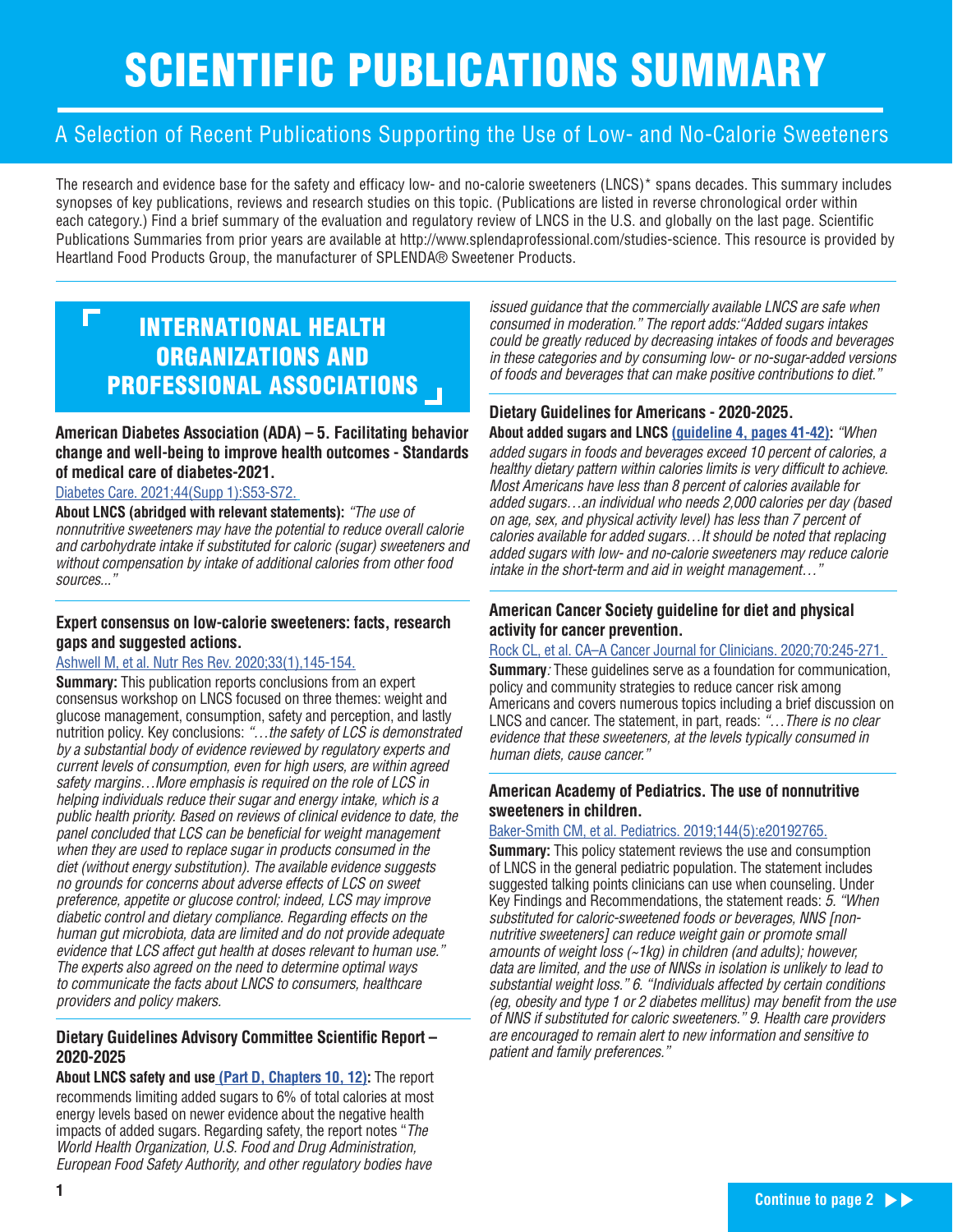#### **World Health Organization (WHO), Monographs on ID of carcinogenic hazards to humans and recommended priorities for 2020-2024. 2019.**

#### IARCMonographs-AGReport-Priorities\_2020-2024

**Summary:** IARC periodically convenes advisory groups to ensure that the Monographs evaluations reflect the current state of scientific evidence relevant to carcinogenicity and to recommend substances prioritized for further evaluation. Sucralose was one of hundreds of substances reviewed. The monograph states: "Sucralose safety tests have indicated no acute, sub-chronic, or chronic toxicity [meaning harm] at levels well above expected human intakes." The report further states that safety tests on sucralose have indicated no harm when observing sucralose consumption at levels well above expected human intakes. This report down graded sucralose to low priority for follow up.

#### **Diabetes Canada. 2018 Clinical Practice Guidelines – Nutrition Therapy.**

#### Sievenpiper JL, et al. Can J Diabetes. 2018;42(Supp):S64-79.

**Summary:** The Canadian nutrition therapy guidelines cover a plethora of topics on diabetes and nutrition therapy including LNCS. On LNCS, the statement reads (in part): "…Although systematic reviews and meta-analyses of prospective cohort studies inclusive of people with diabetes have shown an adverse association of non-nutritive sweetened beverages with weight gain, CVD and stroke, it is well recognized that these data are at high risk of reverse causality. The evidence from systematic reviews and meta-analyses of randomized controlled trials, which give a better protection against bias, have shown a weight loss benefit when non-nutritive sweeteners are used to displace excess calories from added sugars (especially from SSBs) in overweight children and adults without diabetes, a benefit that has been shown to be similar to that seen with other interventions intended to displace excess calories from added sugars, such as water."

#### **Diabetes UK Position Statement. Evidence-based nutrition guidelines for the prevention and management of diabetes.**

Dyson PA, et al. Diabetic Medicine. 2018;35(5):541-547.

**Summary:** Diabetes UK reviewed and updated their nutrition quidelines in 2018 for diabetes prevention and management. The statement on LNCS reads: "Non-nutritive (artificial) sweeteners are safe and may be recommended."

#### **Ibero–American consensus on low- and no-calorie sweeteners: safety, nutritional aspects and benefits in food and beverages.** Serra-Majem L, et al. Nutrients. 2018;10(7):818.

**Summary:** International scientific experts with a range of expertise from nutrition to endocrinology, toxicology and other fields, gathered to develop consensus on this topic and provide a useful, evidencebased, point of reference to assist in efforts to reduce added sugars consumption consistent with public health recommendations. Five conclusions and key messages are stated including the need for continued education on LNCS among healthcare providers and consumers.

#### **European Food Safety Authority (EFSA). Statement on validity of conclusions of a mouse carcinogenicity study on sucralose (E 955) by Ramazzini Institute.**

Aguilar F, et al. European Food Safety Authority Journal. 2017;15(5):4784.

**Summary:** EFSA published a positive scientific opinion on the safety of sucralose regarding carcinogenicity which is consistent with myriad global scientific consensus and regulatory authorities' conclusions that sucralose is safe and does not cause cancer.

#### **Academy of Nutrition and Dietetics Position Paper: Use of nutritive and nonnutritive sweeteners.**

#### J Acad Nutr Diet. 2012;112(5):739-758.

**About NNS:** "It is the position of the Academy of Nutrition and Dietetics that consumers can safely enjoy a range of nutritive and nonnutritive sweeteners when consumed within an eating plan that is guided by current federal nutrition recommendations, such as the Dietary Guidelines for Americans and the Dietary Reference Intakes, as well as individual health goals and personal preference."

### **TIMPORTANCE OF STUDY DESIGN** IN LOW- AND NO-CALORIE SWEETENER STUDIES - 1

#### **Perspective: standards for research and reporting on lowenergy ("artificial") sweeteners.**

#### Mela DJ, et al. Adv Nutr. 2020;11(3):484–491.

**Summary:** Due to widely differing views on the topic of LNCS among experts, policy makers and the general public, these authors provide their perspective on why all aspects of research on this topic should be framed and reported in a balanced manner. They discuss why there may be inconsistencies in understanding the evidence and provide recommendations to better standardize research designs, interpretation and reporting of the evidence.

#### **Low-energy sweeteners and cardiometabolic health: is there method in the madness.**

#### Khan TA, et al. Am J Clin Nutr. 2020;112(4):917-919.

**Summary:** This editorial, published in response to Greyling A, et al (summarized under the Glycemic Management, Diabetes and Cardiometabolic Health section), discusses the need for careful attention to methodological and design challenges in systematic reviews and meta-analyses in studies assessing the value of LNCS by humans. The authors promote and explain using network metaanalysis in study designs. They advocate for more longer-term pragmatic "real world" RCT using commonly consumed foods and beverages sweetened with LNCS.

### META-ANALYSES, SYSTEMATIC AND LITERATURE REVIEWS AND PRACTICAL GUIDANCE

**The effects of low-calorie sweeteners on energy intake and body weight: a systematic review and meta-analyses of sustained intervention studies.** 

#### Rogers PJ, et al. Int J Obes. 2021;45:464-478.

**Objective:** To resolve various conclusions of systematic reviews and meta-analyses that compare different LNCS and controls including recent relevant RCT.

**Type:** Systematic review and meta-analysis

**Design:** Included 60 articles that reported 88 parallel-groups and crossover studies ≥1 week in duration reporting either body weight (BW), BMI and/or energy intake (EI) outcomes.

**Conclusions:** The consumption of LNCS instead of added sugars decreases body weight and achieves this by decreasing daily energy intake in adults and children at a healthy weight, or with overweight or obesity.

Π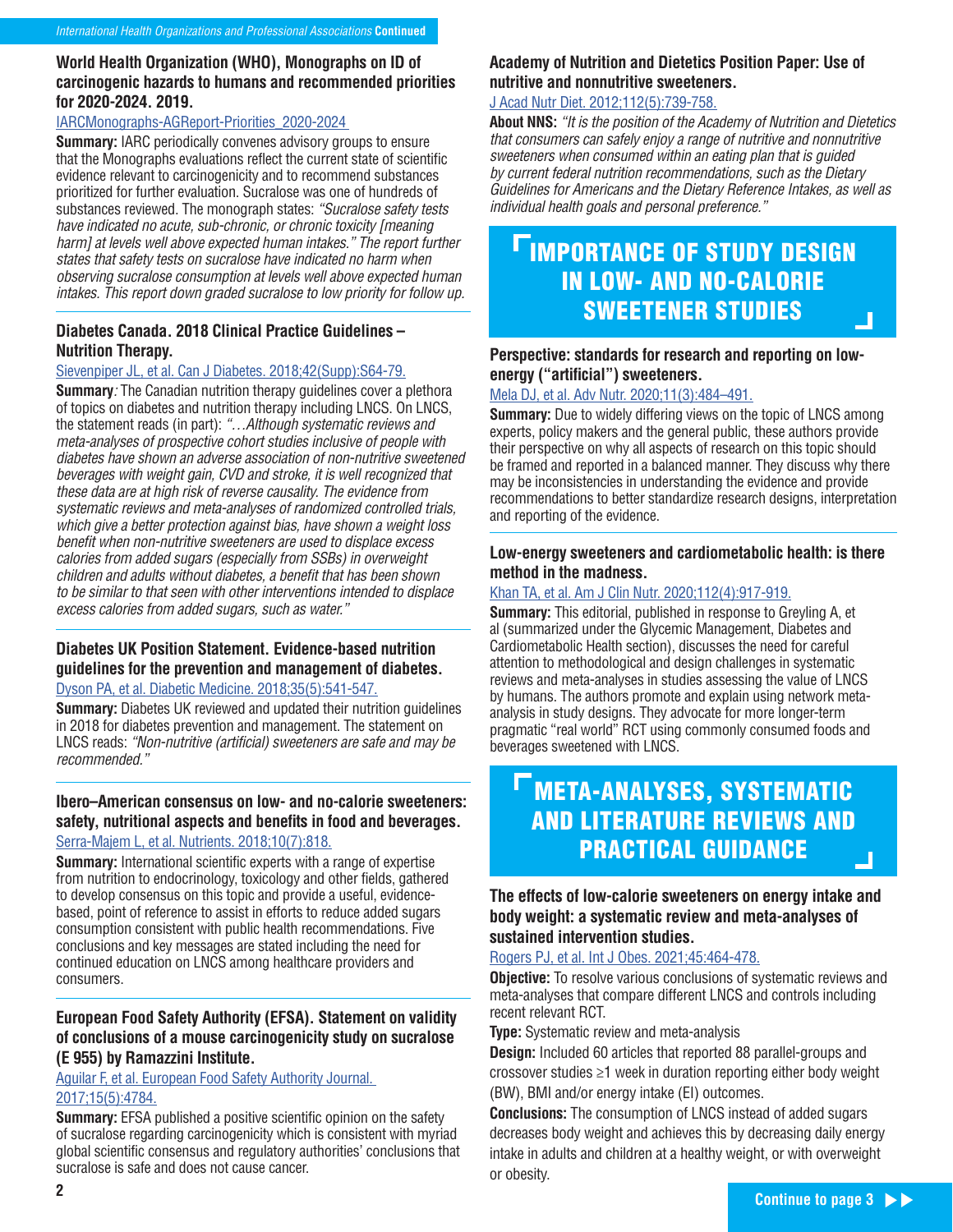#### **Effects of nonnutritive sweeteners on body weight and BMI in diverse clinical contexts: Systematic review and meta-analysis.**

#### Laviada-Molina H, et al. Obes Rev. 2020;21(7):e13020.

**Objective:** Assess the effects of LNCS on body weight by using only RCTs in participants at any age at a healthy weight or with overweight or obesity.

#### **Type:** Systematic review and meta-analysis

**Design:** Include only RCTs with a duration ≥4 weeks. 20 RCTs were determined eligible resulting in 31 interventions/comparisons.

**Conclusions:** Participants using LNCS showed significant weight/BMI differences that favored the use of LNCS compared with nonusers. This was particularly evident in participants with overweight or obesity following an unrestricted eating plan.

#### **Practical strategies to help reduce added sugars consumption to support glycemic and weight management goals.**

#### Warshaw H, et al. Clin Diabetes. 2021;39(1):45–56.

**Summary**: This publication offers primary care providers who counsel people with diabetes practical strategies to help clients reduce consumption of added sugars and intake of low-nutrient dense foods and beverages. The article also provides information on the safety of LNCS, summarizes research on LNCS regarding glycemic and weight management. Practical strategies that offer ways to help clients integrate LNCS into their healthy eating pattern are provided.

#### **Just the facts: What you and your clients need to know about low/no-calorie sweeteners.**

#### Warshaw H, et al. 2021 (Jan). ADCES in Practice.

**Summary:** This publication aims to dispel myths about the safety and efficacy of using LNCS in people with diabetes including impact on glucose levels, weight management, desire for sweet foods and the gut microbiome. Discussion of the importance of taste in consumer food preferences and the relationship of taste with meal plan adherence. Data showing consumer taste preferences of LNCS is provided.

#### **Association between intake of non-sugar sweeteners and health outcomes: systematic review and meta-analyses of randomized and non-randomised controlled trials and observational studies.**

#### Toews I, et al. BMJ. 2019;364:1-13.

**Objective:** Assess association between intake of LCS and potential health benefits in generally healthy or overweight/obese adults and children.

#### **Type:** Systematic review

**Design:** Included 56 studies, 17 RCTs. Studies allowed direct comparison of no intake or lower intake of LCS with higher LCS intake. Intervention duration > 7 days.

**Conclusions:** Several health benefits were found. Reduction in calorie consumption, no effect on feelings of hunger or appetite, not causing a rise in glucose levels and not contributing to tooth decay.

#### **Stevia leaf to stevia sweetener: Exploring its science, benefits, and future potential.**

#### Samuel P, et al. J Nutr. 2018;148(7):1186S-1205S.

**Objective:** This global comprehensive report, based on a symposium held after the 2017 American Society for Nutrition meeting, aims to cover the science, safety, ADI and potential health benefits of high-purity steviol glycosides.

**Type:** Comprehensive report

**Conclusions:** Regarding science and safety, the report states: "all major global scientific and regulatory bodies have determined, through their rigorous evaluation processes, that high-purity steviol glycosides are safe for the general population." In healthy individuals and those with diabetes the use of steviol glycosides, in place of some carbohydrate and sugars, support reduction in postprandial glucose levels and reduced carbohydrate and sugar intake.

#### **Does low-energy sweetener consumption affect energy intake and body weight? a systematic review, including meta-analyses of the evidence from human and animal studies.**

#### Rogers PJ, et al. Int J Obes. 2016;40:381–394.

**Objective:** Review a large and lengthy body of evidence including numerous types of animal and human studies on LCS.

**Type:** Systematic review with meta-analyses

**Conclusions:** Consistent with other systematic reviews of LCS, this study demonstrated decreased energy intake and body weight with consumption of LCS used in place of added sugars.

### GLYCEMIC MANAGEMENT, DIABETES AND CARDIOMETABOLIC HEALTH

#### **Acute glycemic and insulinemic effect of low-energy sweeteners: a systematic review and meta-analysis of randomized controlled trials.**

#### Greyling A, et al. Am J Clin Nutr. 2020;112(4):1002-1014.

**Objective:** Examine the acute effect of LNCS consumption on postprandial glucose (PPG) and postprandial insulin (PPI) responses to quantify these relationships.

**Type:** Systematic review with meta-analyses

**Design:** 26 RCT included with 34 PPG trials and 29 PPI trials.

**Conclusions:** Consumption of LNCS, given alone or in combination with a nutrient-containing preload, resulted in no acute effects on the mean change in PPG or PPI responses compared with the control intervention. While there was a small beneficial effect on PPG in studies with subjects with type 2 diabetes, the effects did not differ by LNCS type or dose, or fasting glucose or insulin levels. \*See Khan et al, editorial under section IMPORTANCE OF STUDY DESIGN IN LOW-AND NO-CALORIE SWEETENER STUDIES)

**The effect of the artificial sweeteners on glucose metabolism in healthy adults: a randomized, double-blinded, crossover clinical trial.** 

#### Ahmad SY, et al. Appl Physiol Nutr Metab. 2020;45:606-612.

**Objective:** Determine the effect of realistic amounts of the pure forms of sucralose aspartame on indicators of glucose metabolism. **Type:** Randomized double-blinded crossover study

**Design:** 17 healthy subjects between 18-45 years of age whose BMI was between 20–25 were studied. A 4-week baseline period initiated the study during which no LNCS were consumed. Two 14 day treatment periods were separated by a 4-week washout period. The LNCS consumed were a standardized dose of 14% (0.425 g) of ADI for aspartame and 20% (0.136 g) of ADI for sucralose. Dosages were based on patterns of regular soft drink intake in Canadian men and women. Blood samples were collected and analyzed for glucose, insulin, active glucagon-like peptide-1 (GLP-1), and leptin.

 $\Box$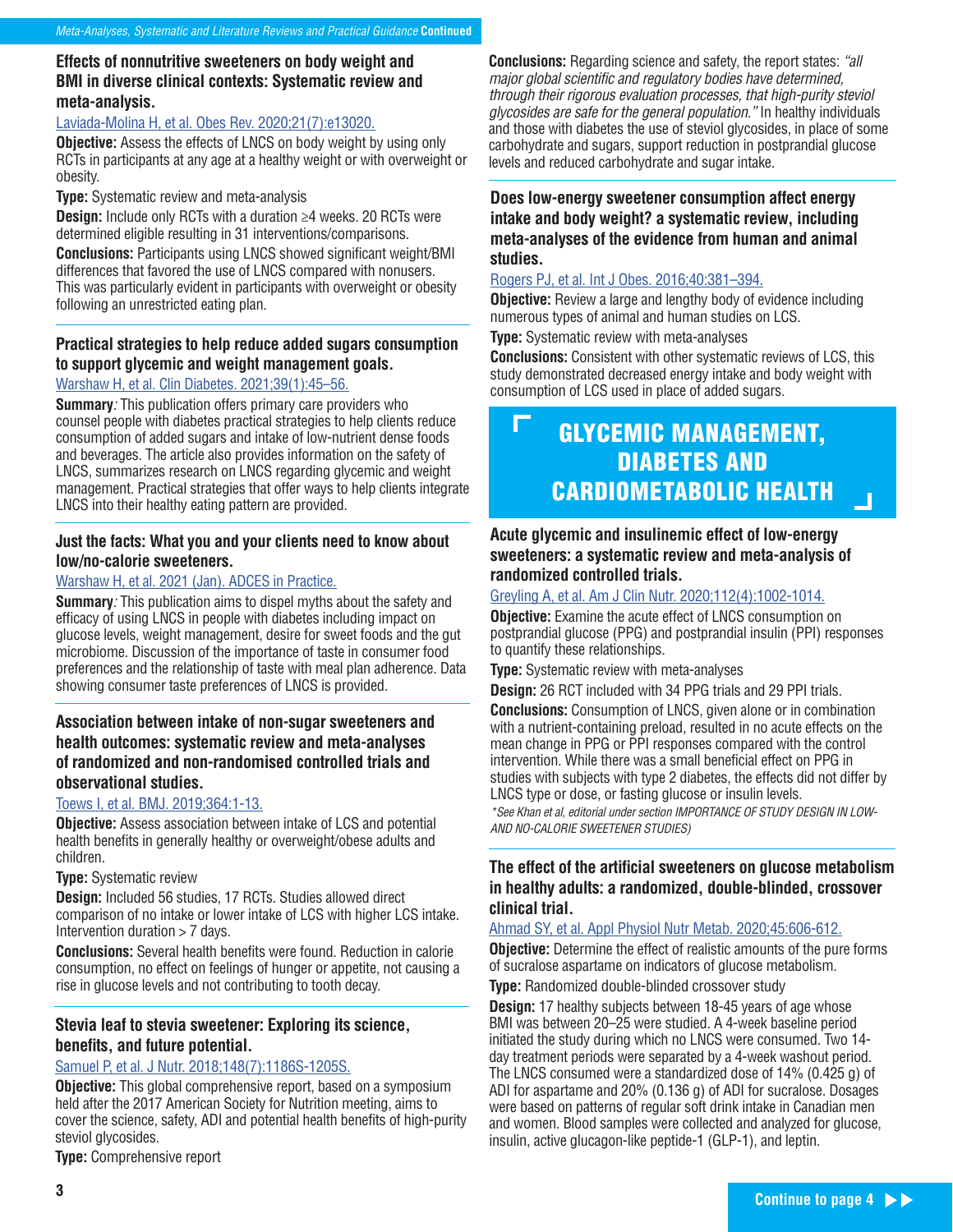**Conclusions:** Total area under the curve glucose, insulin, active GLP-1 and leptin values were similar in the treatment groups compared with subjects' baseline results. No change in insulin sensitivity occurred after either treatment in comparison to baseline. Conclusions suggest that daily and repeated consumption of pure aspartame or sucralose for 2 weeks had no effect on glucose metabolism among healthy adults with normoglycemia.

#### **A prospective study of artificially sweetened beverage intake and cardiometabolic health among women at high risk.**

#### Hinkle SN, et al. Am J Clin Nutr 2019;110:221–232.

**Objective:** The aim of this study was to examine associations of LNCS beverage intake and cardiometabolic health among high-risk women ith prior gestational diabetes mellitus (GDM).

#### **Type:** Prospective study

**Design:** 607 women with history of GDM in the Danish National Birth Cohort and followed in the Diabetes &Women's Health (DWH) studies (9–16 years) were assessed for LNCS beverage intake using FFQs during both studies. Observed cardiometabolic outcomes and estimated percentage differences in continuous cardiometabolic markers and relative risks (RRs) for clinical endpoints during pregnancy and at follow-up adjusted for pre-pregnancy BMI, diet, and lifestyle factors. Sensitivity analyses to account for reverse causation were performed.

**Conclusions:** Consumption of LNCS beverages, during pregnancy and at follow-up, was associated with higher HbA1c, insulin, HOMA-IR, triglycerides, liver fat, and adiposity and with lower HDL at follow-up. However, after careful consideration and analyses for reverse causality and confounding, the associations were not significantly associated with beneficial or detrimental cardiometabolic profiles.

#### **Associations of diet soda and non-caloric artificial sweetener use with markers of glucose and insulin homeostasis and incident diabetes: the Strong Heart Family Study.**

#### Jensen PN, et al. Eur J Clin Nutr. 2019; doi:10.1038/s41430-019- 0461-6.

**Objective:** Assess associations of diet soda and LNCS consumption with: 1) early markers of insulin and glucose homeostasis (crosssectionally) and 2) incidence of a diabetes diagnosis (over average of 8 years follow-up) in American Indian population with high rates of obesity and type 2 diabetes.

**Type:** Retrospective analysis using the SHFS database. (SHFS is a family-based longitudinal study of genetics and risk factors for CVD in 12 AI communities in AZ, OK, ND, and SD.)

**Design:** 1359 SHFS participants without CVD diabetes who participated in the 2007–2009 study exam. LNCS beverages and LNCS consumption were assessed and FPG and insulin levels were measured during the study exam. Participants were followed for diagnosis of diabetes through 2017 with a phone interview and medical record review.

**Conclusions:** 40% of participants reported regularly consuming diet soda. 41% used LNCS to sweeten beverages. 98 cases of diabetes were found. Data indicate no statistically significant associations of diet soda or LNCS consumption with fasting insulin, fasting glucose, or incident diabetes.

#### **Effects of a rare sugar, D-allulose, coingested with fat on postprandial glycemia and lipidemia in young women.**

#### Kuzawa K, et al. J Nutr Hum Health. 2019;3(1):1-6.

**Objective:** Study the effect of ingesting D-allulose (a C-3 epimer of D-fructose which is an alternative zero-calorie sweetener to natural sugars) with fat cream on postprandial glycemia and lipidemia in young women.

**Type:** Randomized single-blinded crossover design

**Design:** 11 young Japanese female university students were studied on 4 occasions and ingested one of 4 beverages after a 12-h fast: fat cream with water (F trial), fat cream with D-allulose (FA trial), fat cream with fructose (FFr trial), or fat cream with sucrose (FS trial). Venous blood samples were obtained before ingestion (0 h) and at 0.5, 1, 2, 4, and 6 h after ingestion.

**Conclusions:** When ingested with fat, D-allulose showed almost no glycemic response in contrast to fructose or sucrose. However, ingesting D-allulose with fat may delay postprandial lipidemia similar to these sugars. The rise of serum concentration of D-allulose was slower, compared with glucose or fructose, probably due to slower absorption. D-Allulose was effective for preventing postprandial glycemic response.

#### **Glycemic impact of non-nutritive sweeteners: a systematic review and meta-analysis of randomized controlled trials.**

#### Nichol AD, et al. Eur J Clin Nutr. 2018;72:796-804.

**Objective:** Quantitatively synthesize existing research from RCT on the impact of 4 LCS (aspartame, saccharin, steviosides and sucralose) on glycemia in normoglycemic individuals and a subset of people with diabetes.

**Type:** Systematic review with meta-analyses

**Design:** Search PubMed and Web of Science databases for 29 RCT. Used PRISMA guidelines. Two authors screened the titles and abstracts of candidate publications. The third author was consulted to resolve discrepancies. A total of 741 subjects were included in the analysis.

**Conclusions:** The LNCS studied did not increase blood glucose levels rather levels gradually decreased. However, the impact of LNCS on glycemia varied to some extent by age, body weight and whether people had diabetes or not.

#### **A 12-week randomized clinical trial investigating the potential for sucralose to affect glucose homeostasis.**

#### Grotz VL, et al. Regul Toxicol Pharmacol. 2017;88:22-33.

**Objective:** Study impact of sucralose on glucose control and other metabolic parameters over 12 weeks.

**Type:** Randomized controlled trial, double-blind, parallel design **Design:** Study included 47 normoglycemic male volunteers who consumed ~333.3 mg encapsulated sucralose or placebo three times a day at mealtimes. This amount was equivalent to ~200 g of added sugars per meal. A1c, fasting glucose, insulin, and C-peptide levels were measured weekly. Adherence was carefully measured.

**Conclusions:** Results showed glucose, insulin, C-peptide and A1c levels were within normal ranges. Findings support that sucralose has no effect on glycemic control. Discussion section offers valuable review of recent research on LNCS, glucose control and impact of gastrointestinal sweet taste receptors.

#### **Impact of diet composition on blood glucose regulation.**  Russell WR, et al. Crit Rev Food Sci Nutr, 2016;56(4):541-590.

**Objective:** Explore human studies focused on various dietary components and their impact on blood glucose levels to prevent and manage type 2 diabetes. This included the impact of the major macronutrients, micronutrients, nonnutrient phytochemicals, and LNCS as well as research on various LNCS related to glucose regulation including impact on gut hormones and glucose, C-peptide and insulin levels.

#### **Type:** Review

**Conclusions:** The use of LNCS in subjects with or without diabetes does not affect glucose levels, however, dietary components have significant and clinically relevant effects on blood glucose modulation.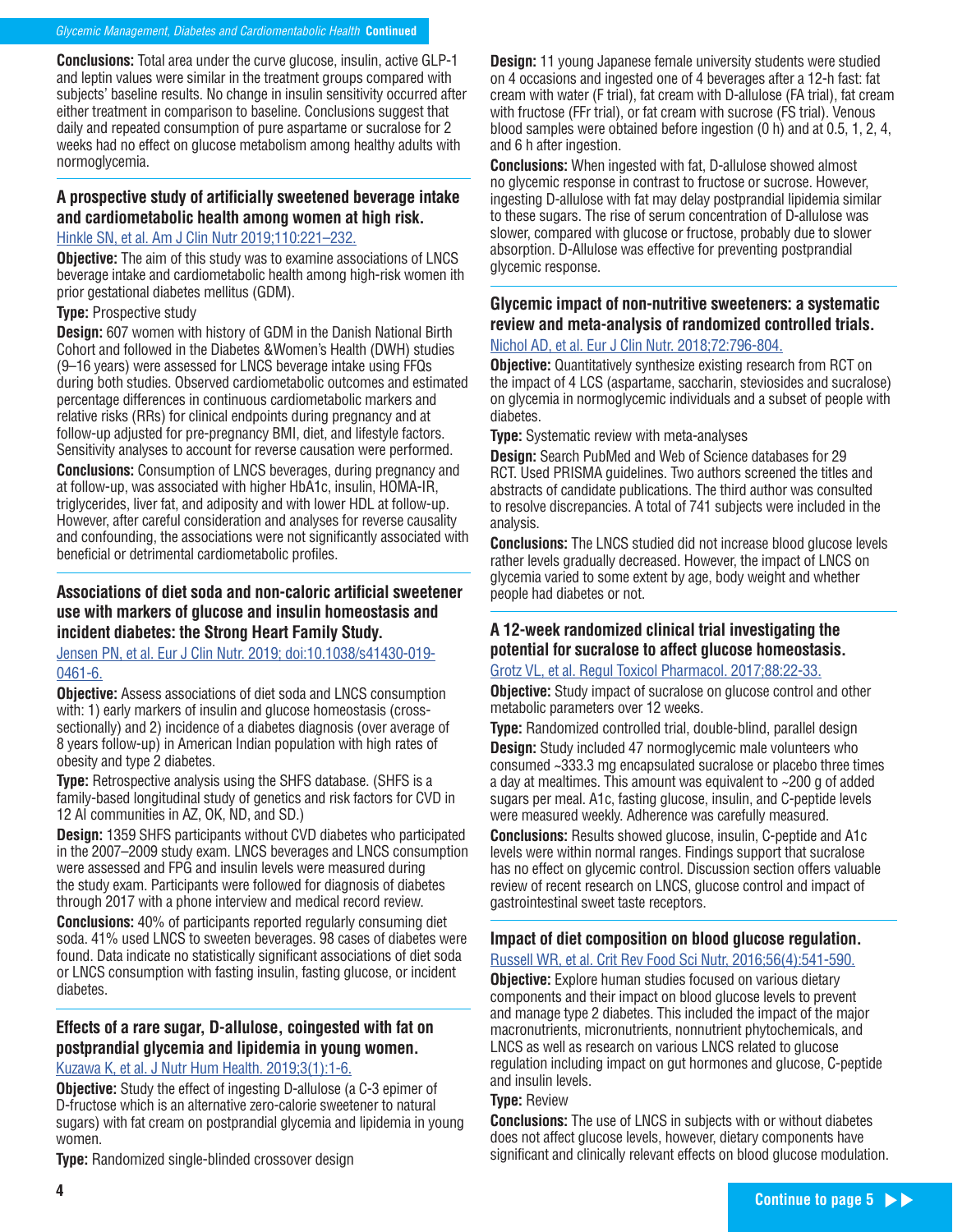## GUT HEALTH AND MICROBIOME, HUNGER AND APPETITE

**The effect of the artificial sweeteners, aspartame and sucralose, on the gut microbiome in healthy adults: Secondary outcomes of a randomized, double-blinded, crossover clinical trial.** 

#### Ahmad SY, et al. Nutrients. 2020;12(11):3408.

**Objective:** Determine the effect of sucralose and aspartame consumption on gut microbiota composition using realistic amounts of the pure forms of these LNCS.

**Type:** Randomized double-blinded crossover study (secondary outcomes study – see primary study by Ahmad SY, et al. under glycemic management, diabetes and cardiometabolic health.)

**Design:** 17 healthy subjects between 18 and 45 years of age whose BMI was between 20–25 were studied. Two 14-day treatment periods were separated by a 4-week washout period. The sweeteners consumed were a standardized dose of 14% (0.425 g) of ADI for aspartame and 20% (0.136 g) of ADI for sucralose. Before and after fecal samples were collected and analyzed for microbiome and short-chain fatty acids (SCFAs).

**Conclusions:** No differences were found in the median relative proportions of the most abundant bacterial taxa (family and genus) before and after treatments with both LNCS nor were any obvious differences found in the microbiota community structure. No differences were found in fecal SCFAs after consuming both LNCS. Authors conclude that daily and repeated consumption of pure aspartame or sucralose in typical amounts of what would be considered high use result in minimal effect on gut microbiota composition or SCFA production.

#### **Do low-calorie sweetened beverages help to control food cravings? Two experimental studies.**

#### Maloney NG, et al. Phys Behav. 2019:208:112500.

**Objective:** Investigate the effect of priming hedonic eating motivations on ad libitum energy intake in frequent and non-consumers of LNCS beverages.

#### **Type:** Prospective experimental, human

**Design:** In study 1 (N = 120) frequent and non-consumers of beverages sweetened with LNCS were exposed to either chocolate or neutral cues (craving vs. control condition) and then completed several tests. Ad libitum energy intake from sweet and savory snacks and beverages (including LNCS) was then assessed. Study 2 followed a similar protocol, but included only frequent consumers (N=172) and manipulated the availability of LNCS beverages in the ad libitum eating context (available vs. unavailable). Measures of guilt and perceived behavioral control were also included.

**Conclusions:** LNCS beverages did not consistently protect consumers from craving-induced increases in energy intake. However, frequent consumers of LNCS beverages consumed fewer calories overall when they were available. These participants also perceived more control over their food intake and felt less guilty.

#### **Assessing the in** *vivo* **data on low/no-calorie sweeteners and the gut microbiota.**

#### Lobach AR, et al. Food Chemical Toxicol. 2019;124:385-399.

**Objective:** Explore the literature for any published studies with gut microbiome measures in either animal or human subjects exposed to LCS and studies that investigated the general nature of the gut microbiome.

**Type:** Systematic review

**Conclusions:** No credible evidence is revealed that LCS adversely affect health through an effect on the gut microbiome. Authors found clear evidence that dietary changes unrelated to LCS consumption are likely the major determinants of change in gut microbiota numbers and phyla.

### **Beverages containing low energy sweeteners do not differ from water in their effects on appetite, energy intake and food choices in healthy, non-obese French adults.**

Fantino M, et al. Appetite. 2018;125:557-565.

**Objective:** Determine if beverages sweetened with LNCS, when consumed with meals, would differ or not, from plain water in impact on mean energy intake, either before or after LNCS habituation, in the laboratory or at home.

**Type:** Randomized controlled trial, two-arm, cross over design

**Design:** 166 healthy non-obese French adult men and women ages 18-45 naïve to regular LNCS consumption.

**Conclusions:** Results showed no difference between the consumption of water and LNCS beverages in their effects on total energy intake, macronutrient intakes, and selection of sweet foods and on motivational ratings. Results were similar in subjects who had not previously consumed LNCS on a regular basis and those who consumed them regularly during the study.

#### **Low calorie sweeteners: evidence remains lacking for effects on human gut function.**

#### Bryant C, McLaughlin J. Phys Behav. 2016;164, Part B, 482–485.

**Objective:** To review the cellular, animal, and clinical studies on human gut function and put the results into context with the gut-brain axis and its regulation of food intake.

#### **Type:** Review

**Conclusions:** Human studies do not support a clinically meaningful effect of ingested LNCS on hormones involved in gut signaling. Sucralose, aspartame and ace-K had no greater effect than water on secretion of GLP-1, insulin, PYY, or ghrelin, nor any impact on appetite.

#### STUDIES ADDRESSING GLYCEMIC MANAGEMENT, DIABETES AND CARDIOMETABOLIC HEALTH AND GUT HEALTH AND MICROBIOME, HUNGER AND APPETITE  $\Box$

#### **A rational review on the effects of sweeteners and sweetness enhancers on appetite, food reward and metabolic/adiposity outcomes in adults. Food & Function.**

O'Connor D, et al. Food & Function. 2021.

**Objective:** 1) *Assess* the impact of LNCS on eating behavior, including subjective appetite, food intake, food reward and sensory stimulation; 2) Assess the metabolic impact of LNCS on body weight regulation, glucose homeostasis and gut health.

#### **Type:** Rationale review

**Design:** Conduct a comprehensive literature review with key terms. Use a search pathway that selects studies with the presence of at least both an intervention group and comparison group in healthy and metabolically healthy adults with obesity. Both between- and withinsubject comparisons were included, to verify food intake, subjective appetite, food hedonics, body weight, energy, glucose metabolism and adiposity markers.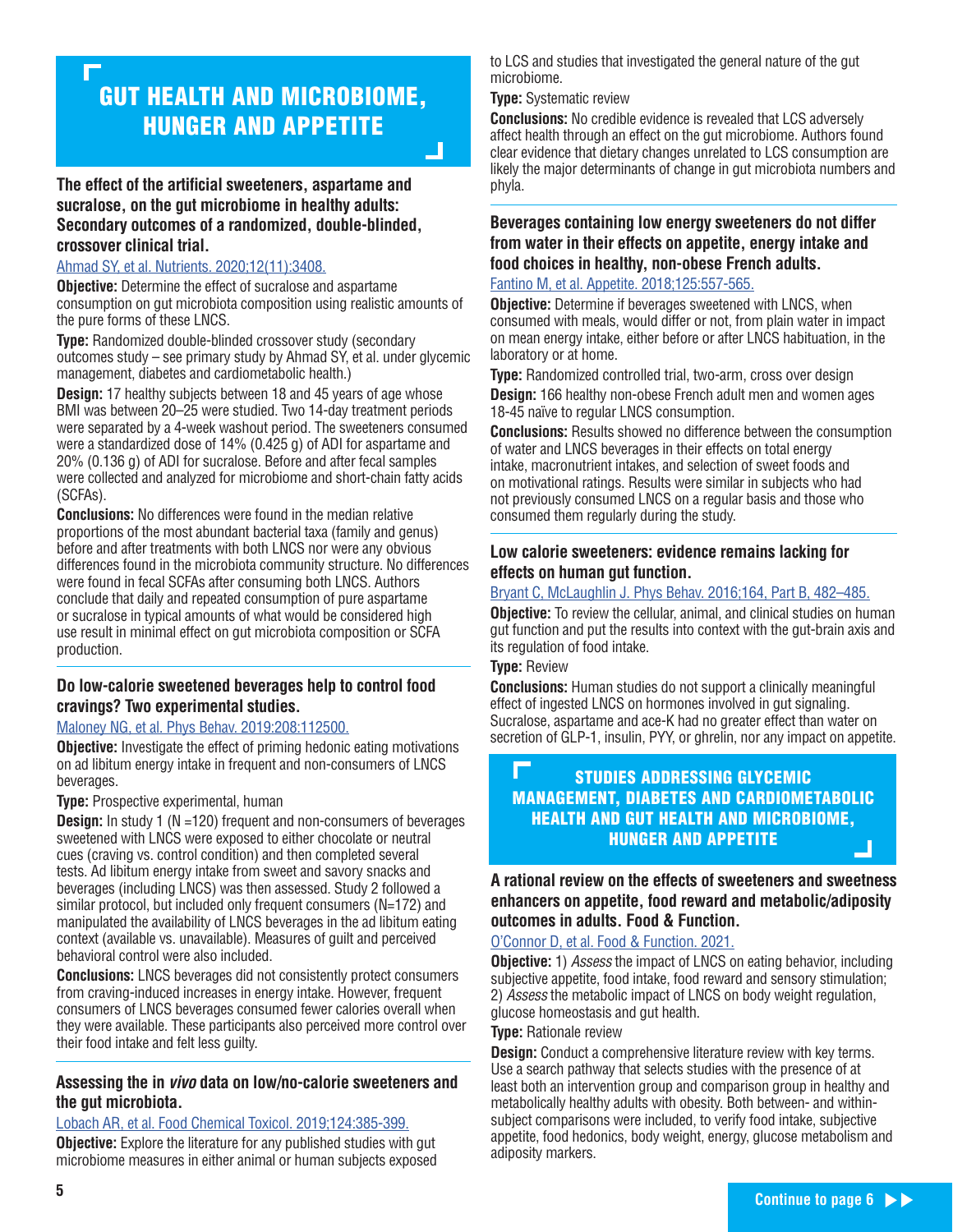**Conclusions:** The evidence suggests that while some sweeteners have the potential to increase subjective appetite, these effects do not translate in changes in food intake. Overall, the data reviewed suggests that LNCS can facilitate a reduction in energy intake without significant negative effects on food intake behavior or metabolism. Findings support the role of LNCS in the prevention of obesity as a complementary strategy to other weight management approaches.

#### **Effects of Sugar-Sweetened, Artificially Sweetened, and Unsweetened Beverages on Cardiometabolic Risk Factors, Body Composition, and Sweet Taste Preference: A Randomized Controlled Trial.**

#### Ebbeling CB, et al. J Am Heart Assoc. 2020;22;e015668.

**Objective:** Compare effects of consuming sugar‐sweetened beverages (SSBs), artificially sweetened beverages (ASBs) or unsweetened beverages (USBs) in adults who habitually consumed SSBs.

#### **Type:** Randomized controlled trial

**Design:** 203 adults (121 males, 82 females; 91.6% retention), who regularly drank SSBs were randomly assigned to 3 groups and received a 12-month intervention, including free home-delivered beverages to promote consumption. Check in phone calls were made and written messages were delivered as part of the intervention. Serum triglyceride to high-density lipoprotein cholesterol ratio (primary), body weight, and sweet taste preference (experimental assessment, 0%–18% sucrose solutions) were measured at 2 visits during the 12-month study.

**Conclusions:** Replacing SSBs with noncaloric beverages (both ASBs and USBs) for 12 months did not affect serum triglyceride to high‐ density lipoprotein cholesterol ratio. Among individuals with central adiposity, replacing SSBs with either ASBs or USBs lowered body weight.

#### **Short-term impact of sucralose consumption on the metabolic response and gut microbiome of healthy adults.**

#### Thomson P, et al. Brit J Nutr.2019;122:856–862.

**Objective:** Examine short-term effect of sucralose consumption on glucose homeostasis and gut microbiome of healthy male volunteers.

**Type:** Randomized, double-blind study

**Design:** 34 subjects randomized into 2 groups. One was administered sucralose capsules (780 mg/d) for 7 days. The control group was given placebo. Before and after the intervention, glycemic and insulin responses were assessed with a oral glucose load (75 g). Insulin resistance was determined using homeostasis model assessment of insulin resistance and Matsuda indexes. The gut microbiome was evaluated before and after the intervention by 16S rRNA sequencing.

**Conclusions:** Glycaemic control and insulin resistance were not affected during the 7 day period. At the phylum level, gut microbiome was not modified in any group. Independent of consuming sucralose or placebo, individuals with a higher insulin response after the intervention had lower bacteroidetes and higher firmicutes abundances. High doses of sucralose for 7 d does not alter glycaemic control, insulin resistance, or gut microbiome in healthy individuals. However, subjects with an increase vs. decrease in insulin response after sucralose and placebo were found to have different gut microbiome compositions.

### WEIGHT MANAGEMENT AND ENERGY INTAKE

#### **A randomized controlled trial contrasting the effects of 4 low-calorie sweeteners and sucrose on body weight in adults with overweight or obesity.**

#### Higgins KA, Mattes RD: Am J Clin Nutr. 2019; 109:1288–1301.

**Objective:** Compare effects of consumption of 4 LNCS and sucrose on body weight, ingestive behaviors, and glucose tolerance over 12-wk intervention in overweight or obese adults.

**Type:** Randomized controlled trial

**Design:** In a parallel-arm design, 154 participants consumed either 1.25–1.75 L of beverage sweetened with sucrose, aspartame, saccharin, sucralose, or reb A daily for 12 weeks. Sucrose containing beverage contained 400–560 kcal/d. The LNCS beverages contained <5kcal/d. Anthropometric indexes, energy intake, energy expenditure, appetite, and glucose tolerance were measured at baseline. Body weight measured every 2 weeks with energy intake, expenditure, and appetite assessed every 4 wk. Compliance was determined.

**Conclusions:** Subjects (123 completers) in sucrose and saccharin groups had significant increases in body weight compared with aspartame, reb A, and sucralose. Weight change in sucralose group was greater than saccharin, aspartame, and reb A groups. LNCS should be categorized as distinct entities because of their differing effects on body weight.

#### **The role of low-calorie sweeteners in the prevention and management of overweight and obesity: evidence v. conjecture.**

Rogers PJ: Proceedings of the Nutrition Society. 2017;77(3):230- 238.

**Objective:** Examine 3 common claims about the effects of LNCS on energy intake and preference for sweetness: 1) the sweet taste confusion hypothesis; 2) the sweetness without calories and sweet tooth hypothesis; and 3) the conscious overcompensation hypothesis.

#### **Type:** Literature review

**Conclusions:** The author substantiates the lack of evidence for the 3 claims and concludes that intervention studies generally show consumption of LNCS in place of (some) sugar reduces energy intake and body weight.

#### **d-Allulose enhances postprandial fat oxidation in healthy humans.**

#### Kimura T, et al. Nutrition. 2017;(43-44):16-20.

**Objective:** To examine the effects of a single ingestion of a small amount of d-allulose on postprandial energy metabolism in healthy participants. The proposed mechanism of d-allulose in weight management is that it suppresses hepatic lipogenesis and increases hepatic fatty acid oxidation, resulting in enhanced energy expenditure.

**Type:** Randomized, single-blind crossover design

**Design:** 13 healthy men and women (mean age of 35.7 + 2.1 yrs) and normal BMI were studied. At 30 min after taking 5 g of d-allulose or 10 mg of aspartame without any sugar as a control, overnight-fasted participants ingested a standardized meal. Energy metabolism was evaluated by a breath-by-breath method. Blood was collected and plasma glucose, insulin, total cholesterol, triacylglycerol, and free fatty acids were analyzed.

**Conclusions:** d-Allulose enhanced postprandial fat oxidation in these subjects. In addition, plasma glucose levels were lower and free fatty acid levels were higher in subjects fed d-allulose. The other parameters measured were not changed. Results show that d-allulose could be a novel sweetener to control and maintain healthy body weight, probably through enhanced energy metabolism.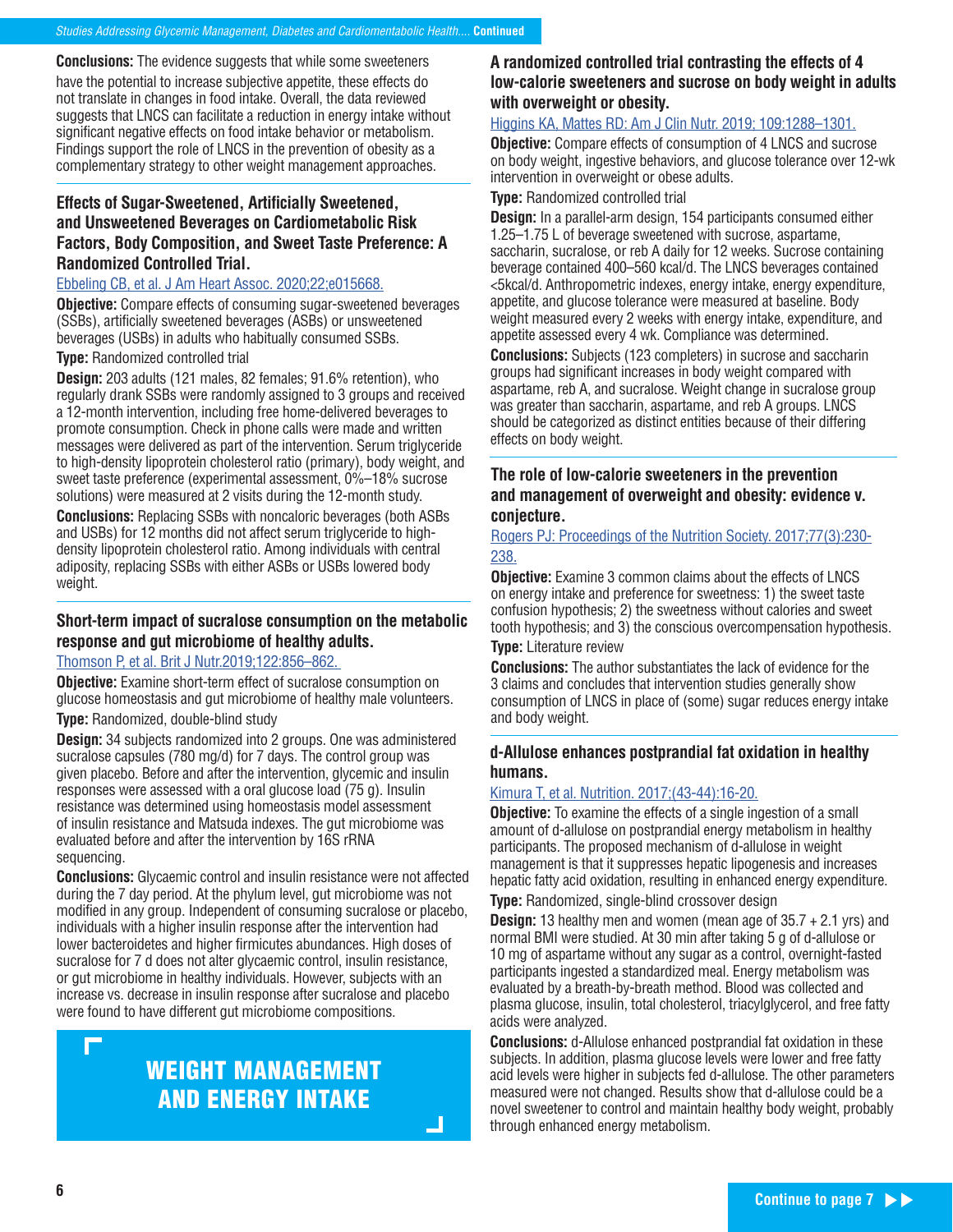#### **Low calorie sweetener (LCS) use and energy balance.**

Peters, JC, Beck J. Phys Behav, 2016;164, Part B, 524-528.

**Objective:** Review over 30 years of research and reviews on LNCS, energy balance and weight management.

**Type:** Literature review

**Conclusions:** Where older observational longitudinal cohort studies suggested that LNCS may promote weight gain, more recent studies nearly uniformly show either weight loss or the prevention of weight gain.

#### **The effects of water and non-nutritive sweetened beverages on weight loss and weight maintenance: a randomized clinical trial.**

#### Peters JC, et al. Obesity. 2016;24(2):297-304.

**Objective:** Evaluate the effects of water vs. beverages sweetened with LNCS on body weight in subjects enrolled in a year-long behavioral weight loss treatment program at 12 weeks and 1 year.

**Type:** Randomized equivalence design trial (2 study sites)

**Design:** 303 people with overweight or obesity were randomized. The study group was instructed to drink 24 fl oz/day diet beverages (DB) and the control group 24 fl oz/day of water and no diet beverages. All participants participated in the same weight loss program.

**Conclusions:** DB group lost significantly more weight at 12 weeks. average of 13 pounds, or 44 percent more than control group (average 9 pounds). 64% of study group lost >5% of body weight, compared with 43% of control group. DB group experienced significantly less hunger. At one year, after completing the 9 month maintenance phase, the DB group showed statistically significant > weight loss than subjects in the water treatment group.

#### **Low/no calorie sweetened beverage consumption in national weight control registry (NWCR).**

#### Catenacci VA, et al. Obesity. 2014;22(10):2244-2251.

**Objective:** Evaluate prevalence of and strategies behind low/no calorie sweetened beverage (LNCSB) consumption in successful weight loss maintainers.

#### **Type:** Cross-sectional

**Design:** Administer an online survey to 434 members of the National Weight Control Registry (NWCR) who have lost > 13.6 and maintained weight loss for > 1 year to determine consumption of beverages sweetened with LCS.

**Conclusions:** Greater than half the participants surveyed reported regularly consuming LCS beverages, 10% regularly consumed SSB. 78% of LCS beverage consumers reported these helped them control calorie intake and noted that their choice of beverage was "very important" for weight loss (42%) and weight maintenance (40%).

#### **Weight-reducing effect and safety evaluation of rare sugar syrup by a randomized double-blind, parallel-group study in humans.**

#### Hayashi N, et al. J Functional Foods. 2014;11:152-159.

**Objective:** Learn about an effective safe dose of rare sugar syrup (RSS), as an alternative to high-fructose corn syrup (HFCS) and evaluate biomarkers during long-term consumption.

**Type:** Randomized double-blind, two-group parallel, placebo-controlled comparison study

**Design:** 34 men and women with average BMI of 25.6 kg/m2 were divided into two groups. Subjects consumed either a test drink containing RSS or a drink (isocaloric) with HFCS before breakfast on a daily basis for 12 weeks. The 20-week study was 4 pre-treatment weeks for observation, 12 weeks for treatment, and 4 weeks for posttreatment

observation. Testing was done during weeks 0, 2, 4, 8 and 12 of the and at the end of the post-treatment observation period.

**Conclusions:** Significant reductions of body weight, body fat percentage and waist circumference in the RSS group were observed compared to the HFCS group. No adverse effects or abnormal blood parameters for lipid and carbohydrate metabolism, hepatic and renal functions were observed. Continuous use of a RSS could assist weight management.

#### **Replacing caloric beverages with water or diet beverages for weight loss in adults: main result of the choose healthy options consciously everyday (choice) randomized control trial.**

#### Tate D, et al. Am J Clin Nutr. 2012;95:555-563.

**Objective:** Compare the replacement of calorie-containing beverages with water or diet beverages (DBs) as a method to reduce weight in overweight or obese adults over 6 months in adults and attention controls (ACs).

**Type:** Randomized controlled trial

**Design:** 318 adults randomized into 3 groups: 1) diet beverage, 2) water or 3) control. Eligible subjects had to consume > 280 kcal/day sweetened beverages and commit to making a dietary change. Diet beverage and water groups substituted >2 servings/day of SSB with a DB or water, respectively.

**Conclusions:** At 6 months DB drinkers were more likely to achieve a 5% weight loss than water drinkers.

### HEALTHY DIETARY PATTERNS WITH LCS INTAKE AND LCS CONSUMPTION LEVELS

#### **Intake of low and no-calorie sweeteners (LNCS) by the Brazilian population.**

#### Barraj L. et al. Food Addit Contam. 2020;12L442-465.

**Objective:** Estimate the intake of 6 LNCS from foods and beverages and tabletop sweeteners by the Brazilian population compared to ADI.

**Type:** Cross sectional survey

**Design:** Intake estimates were based on consumption data from a nationwide cross-sectional survey (ages 10 years and older) conducted among the Brazilian population in 2008–2009 and rates of LNCS use and product market share. Two intake scenarios were applied: 1) conservative brand loyal consumer scenario that assumes all LNCS-containing foods and beverages and tabletop sweeteners contain the maximum reported LNCS concentrations; 2) scenario that represents general consumer population that uses a market share weighted average of the reported concentrations.

**Conclusions:** Intake of LNCS up to the 95th percentile did not exceed their respective ADI for all subpopulations considered, in either the general consumer scenario or the brand loyal scenario. For the brand loyal scenario consumers the 95th percentile intakes of LNCS ranged from 6.8% to 54% of their respective ADI and for the general consumer scenario from <1% to 6.0% of their respective ADI.

#### **Daily Eating Frequency in US Adults: Associations with Low-Calorie Sweeteners, Body Mass Index, and Nutrient Intake (NHANES 2007–2016).**

#### Hunt KJ, et al. Nutrients. 2020;12:(9):2566.

**Objective:** Address, for the 2020 Dietary Guidelines Advisory Committee, how the frequency of consuming LNCS is observed among US adults aged ≥19 years with NHANES 2007–2016 data with

 $\perp$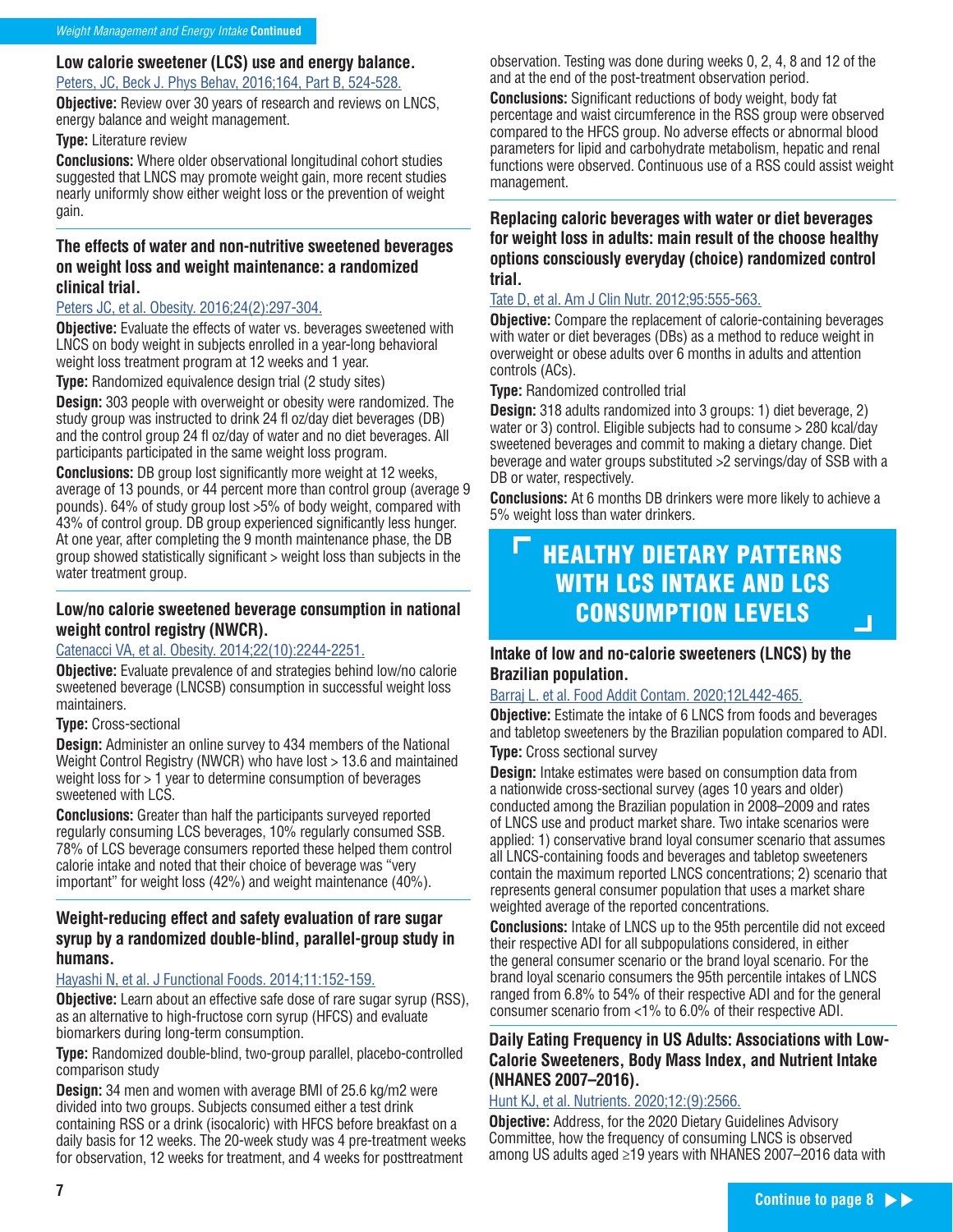#### Weight Management and Energy Intake **Continued**

respect to timing, calorie intake, and body mass index (BMI).

**Type:** Cross sectional data analysis

**Design:** Use of the first 24 hr dietary recall from 5 consecutive cycles of NHANES 2007–2016. Data from 25,411 US adults with normal weight, overweight or obese BMIs was included. Researchers examined eating frequency data and food and beverage consumption patterns using several approaches.

**Conclusions:** LNCS items were consumed without concurrent calories from other sources in fewer than 2.7% of all episodes. Within

normal weight participants (29.4%), overweight (33.6%) and obese BMIs (37.1%, LCS consumers (35.2% overall) showed more eating occasions/day; and intake of fewer calories, carbohydrates, fats, and protein, per occasion. People consuming LNCS had lower total calories and higher fiber intake per day yet consumption was associated with higher BMI. These results did not show that LCS consumption was associated with increased caloric intake from other dietary sources.

#### **Estimation of exposures to non-nutritive sweeteners from consumption of tabletop sweetener products: a review.**

Tennant DR. Food Addit Contam. Part A, 36:3, 359-365. 2019;1566784.

**Objective:** Reliable estimation of intake of LNCS is complex, in part because there's considerable variation in the forms of Tabletop Sweeteners (TTS) products. This paper examines the suitability of existing food consumption databases for estimation of LNCS intake from (TTS) and proposes an alternate method for estimates.

**Type:** Review and analysis

**Design:** Review current intake estimation models for TTS.

**Conclusions:** Data suggest that using upper percentile consumption figures for powdered forms is a critical factor in intake estimations and may be a more realistic method by which overall exposure estimates could be obtained. When estimates are based on maximum concentration levels in powdered TTS products, and 95th percentile consumption figures for TTS intakes are below ADI values for all LNCS.

#### **Low-calorie beverage consumption, diet quality and cardiometabolic risk factor in British adults.**

#### Patel L, et al. Nutrients. 2018;10:1261.

**Objective:** Verify the association between LNCS beverage consumption, diet quality and cardiometabolic risk factors in British adults.

#### **Type:** Cross-sectional study

**Design:** Data from over 5,000 individuals 16 years of age and older obtained from two waves of the National Diet and Nutrition Survey Rolling Programme (2008–2012 and 2013–2014) was analyzed.

**Conclusions:** LNCS beverage consumption, compared with SSB was associated lower energy consumption, lower free [added] sugar intake. Consumption of other nutrients was not significantly different. Nor was plasma glucose, total cholesterol, LDL, HDL or triglycerides. Replacing LNCS beverage for SSB can positively impact diet quality and energy consumption.

#### **Low-/No-calorie sweeteners: A review of global intakes.**

#### Martyn D, et al. Nutrients. 2018;10(3):357.

**Objective:** Examine published data since 2008 to determine the global intake of the seven most commonly used LNCS, including: aspartame, acesulfame-K, saccharin, sucralose, cyclamate, thaumatin and steviol glycosides.

#### **Type:** Literature review

**Conclusions:** The review raised no concern regarding excess intake of these 7 LNCS among the general population and other sub populations like children and people with diabetes. The data did not demonstrate any significant increase or decrease of LNCS over the 10-year period

but do suggest a possible increase in the numbers people consuming products containing LNCS.

#### Г SAFETY AND CARCINOGENICITY (INTERNATIONAL HEALTH ORGANIZATIONS, HEALTH PROFESSIONAL ASSOCIATIONS AND EXPERT CONSENSUS REPORTS)

 $\Box$ 

#### **Metabolic fate in adult and pediatric population of steviol glycosides produced from stevia leaf extract by different production technologies.**

#### Purkayastha S, et al. Regul Toxicol Pharmacol. 2020;116:104727.

**Objective:** Investigate the metabolic fate of steviol glycosides in the colonic microbiota of adults and children.

#### **Type:** Human study

**Design:** In vitro incubation tests conducted in human fecal homogenates from children and adults.

**Conclusions:** Results showed that steviol glycosides produced by extraction from the stevia leaf or enzymatic conversion of the stevia leaf extract share the same metabolic fate in the human gut microbiota in children and adults. This supports the safety of all steviol glycosides produced in one of these ways.

#### **Lack of potential carcinogenicity for sucralose – Systematic evaluation and integration of mechanistic data into the totality of the evidence.**

#### Chappell GA, et al. Food Chem Toxicol. 2019.

**Objective:** Conduct a systematic assessment on the potential carcinogenicity of sucralose.

**Type:** Systematic assessment of mechanistic data

**Design:** Researchers used a framework developed for the quantitative integration of data related to the proposed key characteristics of carcinogens (KCCs). Data from peer-reviewed literature and the ToxCast/Tox21 database were evaluated using an algorithm that weighs data for quality and relevance.

**Conclusions:** The overall lack of activity for sucralose as tested in various models and across mechanistic endpoints organized by KCCs, coupled with the lack of carcinogenicity in standard two-year cancer bioassays in rodents, reinforces regulatory conclusions that sucralose does not present carcinogenic hazard to humans.

#### **FDA regulatory approach to steviol glycosides.**

#### Perrier JD, et al. Food Chem Toxicol. 2018;122:132-142.

**Objective:** Provide detail on FDA's practices for filing and evaluating the Generally Recognized As Safe (GRAS) notices for high-purity steviol glycosides as sweeteners in foods.

**Type:** Review (Written by FDA employees).

**Conclusions:** The FDA has not questioned the GRAS status of more than 50 GRAS applications for use of numerous steviol glycosides as general-purpose sweeteners in foods, beverages and tabletop sweeteners. Includes discussion of new technologies to produce higher volumes of steviol glycosides to scale production and meet demand and table summarizing data in the GRAS notices filed with FDA.

#### **Critical review of the current literature on the safety of sucralose.**

#### Magnuson BA, et al. Food Chem Toxicol. 2017;106: 324-355.

**Objective:** Provide an in-depth review of studies conducted over past forty years including the effects of sucralose on growth, development,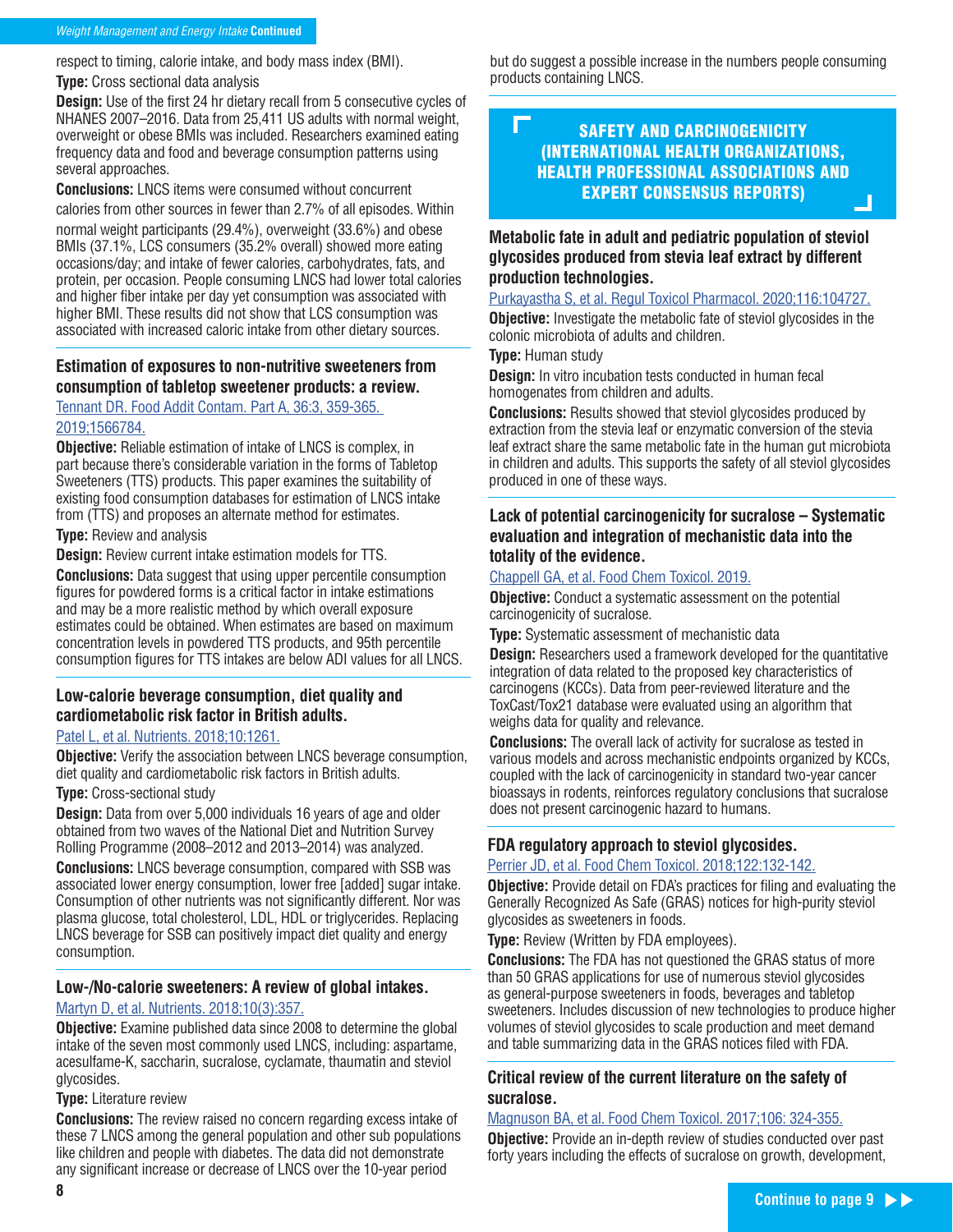reproduction, neurotoxicity, immunotoxicity, carcinogenicity and overall health status. The review of more recent studies focused on the effect of sucralose on the gut microflora and glycemic control.

**Type:** Literature review

**Conclusions:** Sucralose is safe for its intended use as a LCS.

#### **Biological fate of low calorie sweeteners.**

#### Magnuson BA, et al, Nutr Rev. 2016; 74(11):670–689.

**Objective:** Provide comprehensive review on commonly used LNCS, including acesulfame potassium, aspartame, saccharin, stevia leaf extract (steviol glycoside) and sucralose detailing biological fates, including absorption, distribution, metabolism, and excretion pathways (ADME). The review also compares the chemical differences between LNCS and details global regulatory status.

#### **Type:** Literature review

**Conclusions:** The only trait that LNCS have in common is that they impart sweetness. Beyond this they are a diverse group of compounds with important differences in their metabolic fate including: ADME. An extensive body of evidence exists on ADME in both animal models and humans because it is a prerequisite for approval by global regulatory agencies. It's critical to use the existing knowledge of ADME to address potential controversies surrounding their use. Safety concerns about their use can often be addressed with this knowledge.

#### **The safety and regulatory process for low calorie sweeteners in the United States.**

#### Roberts A. Physiol Behav, 2016;164, Part B, 439–444.

**Objective:** Provide an in-depth review of the regulatory processes for LCS including Food Additive approval and Generally Recognized as Safe (GRAS) used by the FDA including potential safety concerns, including carcinogenicity, effects on body weight gain, glycemic control and effects on the gut microbiome.

#### **Type:** Review

**Conclusions:** The regulatory process and review time of the Food Additive and GRAS evaluation processes by the FDA differ, however, the same level of scientific evidence is required to support safety and ensure a reasonable certainty of no harm.

#### **Sucralose non-carcinogenicity: a review of the scientific and regulatory rationale.**

#### Berry C, et al., Nutr Cancer. 2016 Nov-Dec;68(8):1247-1261.

**Objective:** To comprehensively review the safety literature on sucralose through a database search using key terms. Studies include independently conducted and industry-funded research on sucralose chemistry, pharmacokinetics, metabolism, toxicity, genotoxicity, and long-term safety, including carcinogenicity.

#### **Type:** Literature review

**Conclusions:** Sucralose is non-carcinogenic and safe for all consumers. The review supports four key points: 1) there is no evidence of chemical concerns or toxicity; 2) no metabolites in sucralose were found to be carcinogenic; 3) no changes to genes were observed to indicate any cancer-causing effects; 4) at doses thousands of times the maximum expected daily human intake toxicity and long-term carcinogenicity studies showed no evidence of carcinogenic potential.

#### **Safety Evaluation and Regulatory Review of Low- and No-Calorie Sweeteners in U.S. and Globally**

**United States:** The U.S. Food and Drug Administration (FDA) regulates low calorie sweeteners either through the Food Additive approval process or the Generally Recognized as Safe (GRAS) process.(1,2) Both processes follow established rigorous protocols and meet the FDA standard of safety.(1,2) Whether the LCS is evaluated as a Food Additive or GRAS ingredient, they are allowed for use by the entire population, including children, pregnant and lactating women and people with diabetes.

**Food Additive review process:** The manufacturer or entity submits a food additive petition for review to FDA. The petition must provide a complete safety assessment of the ingredient based on the principles of food toxicology.(3) The ingredient is not allowed to be used in foods until FDA completes their review and grants approval. Sucralose, the sweetening ingredient in SPLENDA® Original, is an example of a LCS that received FDA approval as a Food Additive.

**GRAS review process:** The general recognition of safety of these ingredients is based on data in the public domain therefore FDA does not require a complete safety assessment. Rather the manufacturer or entity seeking to use the ingredient in foods obtains review from experts and submits the review to FDA as a "GRAS Notification." In essence, this notifies the FDA of their intent to use the ingredient. FDA responds to a GRAS notification with either a No Objection letter, meaning FDA has no questions about the use of this ingredient, or a notification that the ingredient does not provide a basis for use as a GRAS ingredient. To date FDA has reviewed many GRAS notifications for steviol glycosides. Based on No Objection letters, these ingredients are allowed in the food supply.(4) As an example, the steviol glycosides Reb A and D, the sweetening ingredients in SPLENDA® Naturals Stevia, are GRAS.

**Global:** The safety evaluation and regulatory processes to allow the use of LCS around the globe depends on the country or area of the world. Some have their country or area-based regulatory body. As examples, Canada has their regulatory body, Health and Welfare Canada and countries in Europe look to the European Food Safety Authority (EFSA). Many countries use guidance from the Joint Expert Committees for Food Additives (JECFA) administered jointly by the Food and Agriculture Organization of the United Nations and the World Health Organization.(5)

Sucralose, the sweetening ingredient in SPLENDA® Original and steviol glycosides, the sweetening ingredients in SPLENDA® Naturals, have been authorized or adopted for use across the globe by many regulatory bodies, including Health and Welfare Canada.(6,7)

<sup>&#</sup>x27;Rulis, AM, Levitt JA: FDA's food ingredient approval process. Safety assurance based on scientific assessment. Regul Toxicol Pharmacol. 2009; 53:20-31. ?Roberts, A. The safety and regulatory process for low-calorie sweeteners in the United States. Physiol Behav. 2016;164, Part B, 439-444.+ <sup>s</sup>FDA. Generally Recognized as Safe. <u>www.fda.gov/food/food-ingredients-packaging/generally-</u> <u>recognized-safe-gras</u>. April 1, 2021. <del>'</del>Guidance for industry and other stakeholders: Toxicological principles for the safety assessment of food ingredients (Redbook). <u>www.fda.gov/regulatory-</u> information/search-fda-guidance-documents/guidance-industry-and-other-stakeholders-redbook-2000. Accessed April 1, 2021. 5 Perrier JD, Mihalov JJ, Carlson SJ: FDA regulatory approach to steviol glycosides. Food Chem Toxicol. 2018;122:132-142.+ <sup>e</sup>Samuel P, Ayoob KT, Magnuson BA, et al. Stevia leaf to stevia sweetener: Exploring its science, benefits, and future potential. J Nutr. 2018;148(7):1186S-1205S.+ 7World Health Organization. Joint FAO/WHO Expert Committee on Food Additives (JECFA). <u>www.who.int/foodsafety/areas\_work/chemical-risks/jecfa/en/</u>. (Accessed April 1, 2021.) +Article reviewed within this publication.